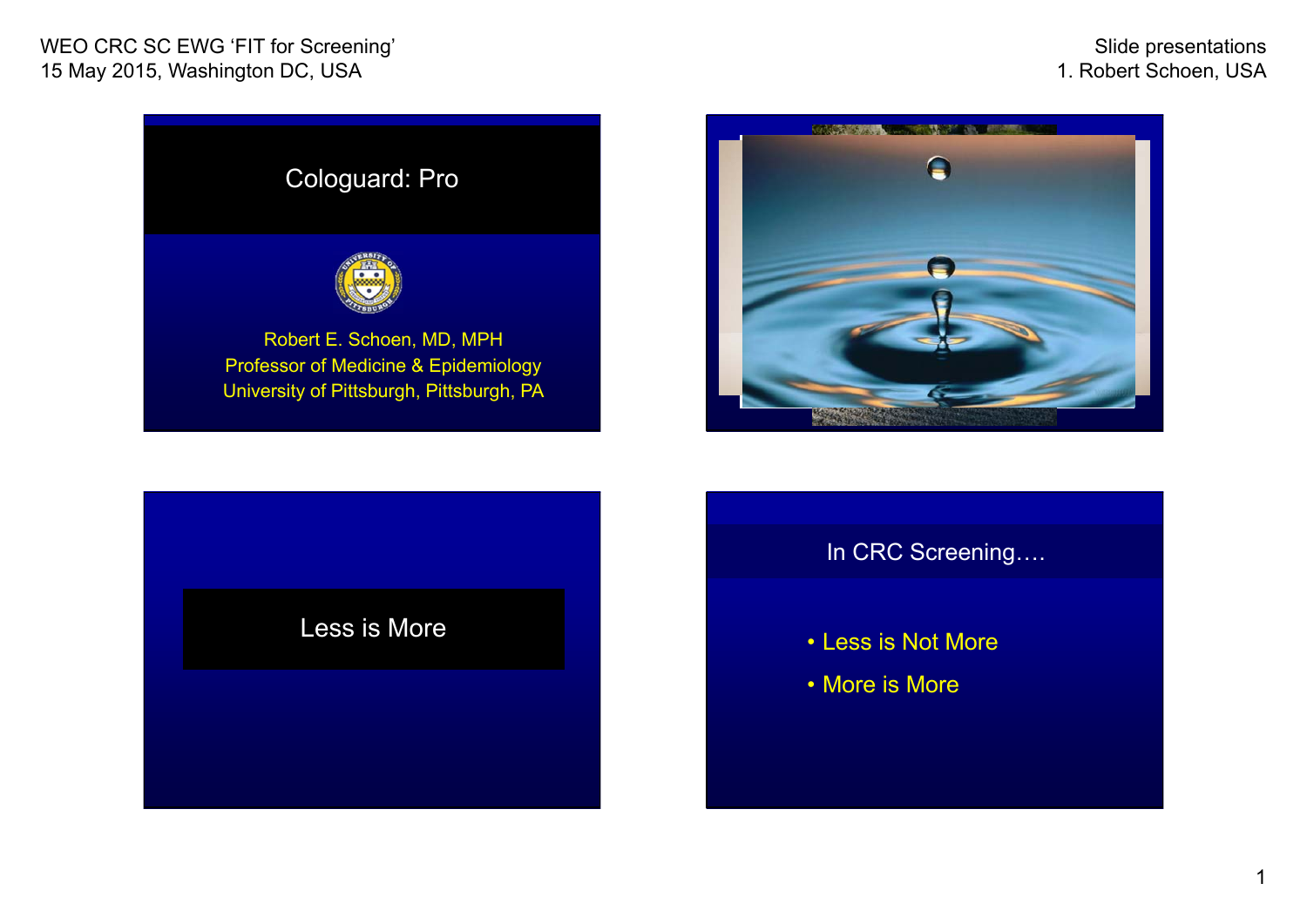| Effectiveness of FIT vs. Flex Sig vs. CS<br>All have FIT and then CS: Simulate Detection via FSG<br>$\bullet$<br>N=1292, 11.8% with AA (CS presumed 100% detection)<br>$\bullet$ |                 |                    |                       |                                   |
|----------------------------------------------------------------------------------------------------------------------------------------------------------------------------------|-----------------|--------------------|-----------------------|-----------------------------------|
|                                                                                                                                                                                  | nt<br>(≥20 ugm) | <b>UK Strategy</b> | <b>SCORE Strategy</b> | <b>NORCAPP</b><br><b>Strategy</b> |
| <b>% Referred to Colonoscopy</b>                                                                                                                                                 | 6.6             | 10.1               | 12.7                  | 23.5                              |
| % of Detected<br><b>Advanced Neoplasia</b>                                                                                                                                       | 34.0            | 69.3               | 69.9                  | 76.5                              |
| % of Distal Detected                                                                                                                                                             | 42.6            | 913                | 91.3                  | 92.2                              |
| % of Proximal Detected                                                                                                                                                           | 17.0            | 21.3               | 23.4                  | 42.5                              |
| UK: $\overline{AA}$ , $\geq$ 3 adenomas<br>Castro, DDS 2015<br>SCORE: Adenoma 6 - 9mm<br>Schoen, DDS 2015<br>NORCAPP: Any adenoma                                                |                 |                    |                       |                                   |

|                                            | FIT  | Cologuard |
|--------------------------------------------|------|-----------|
| % Referred to Colonoscopy                  | 7.1  | 16.1      |
| % Cancer Detected                          | 73.8 | 92.3      |
| % of Detected<br><b>Advanced Neoplasia</b> | 23.8 | 42.4      |
| % of Distal Detected                       | 34.8 | 54.5      |
| % of Proximal Detected                     | 15.5 | 33.2      |



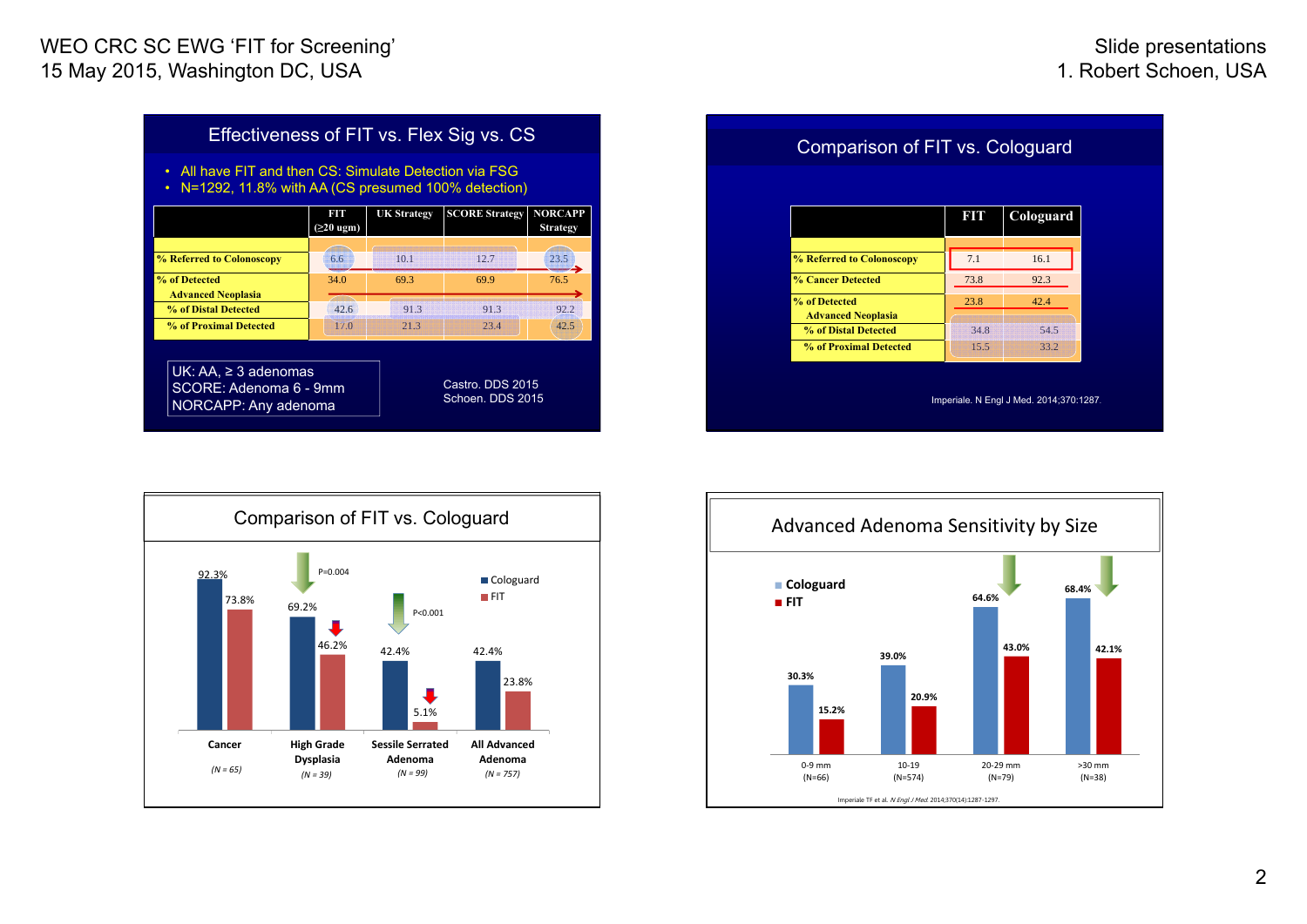| AA Detection Across the Spectrum           |                |           |            |       |  |
|--------------------------------------------|----------------|-----------|------------|-------|--|
|                                            | ET             | Cologuard | <b>FSG</b> | CS    |  |
|                                            |                |           |            |       |  |
| % Referred to Colonoscopy                  | $\overline{7}$ | 16        | 20         | 100   |  |
| % of Detected<br><b>Advanced Neoplasia</b> | $25 - 35$      | 42        | $70 - 75$  | "100" |  |
| % of Distal Detected                       | $35 - 40$      | 55        | 90         | "100" |  |
| % of Proximal Detected                     | 16             | 33        | $20 - 40$  | "100" |  |
|                                            |                |           |            |       |  |

Less Sensitive vs.<br>More Sensitive Testing

- In a one time head-to-head comparison more sensitive tests clobber less sensitive tests
- Compliance
- Programmatic effect: Repeated, less sensitive exam might best a more sensitive test over time

| Repeated FIT: Aosta Valley, Italy                            |      |      |      |      |
|--------------------------------------------------------------|------|------|------|------|
| Age 50-74                                                    |      |      |      |      |
|                                                              | 2001 | 2003 | 2006 | 2008 |
| Invited                                                      | 2959 | 2566 | 2056 | 1862 |
| <b>Problems</b>                                              | 1660 | 1600 | 1179 | 1165 |
| % Compliant                                                  | 56   | 62   | 57   | 63   |
| Denominator excludes: Lost to f/u, FIT+, age >74, GP exclude |      |      |      |      |
| 48% attended all 4 invitations                               |      |      |      |      |
| Crotta, CGH 2012;10:633                                      |      |      |      |      |

| Repeated gFOBT: NHS Bowel CA Screening                                                         |                |                |                     |  |
|------------------------------------------------------------------------------------------------|----------------|----------------|---------------------|--|
| Age 60-74                                                                                      | 2006           | 2008           | 2010                |  |
| Invited<br>% Compliant                                                                         | 62,099<br>57.3 | 58,548<br>63.7 | 55,038<br>66.2      |  |
| 70.1% completed at least once<br>60.7% completed at least twice<br>44.4% completed all 3 times |                |                |                     |  |
| FOBT positivity: 1.2 - 1.9%<br>Follow-up CS compliance: 88%                                    |                |                |                     |  |
|                                                                                                |                |                | Lo. Gut 2015:64:282 |  |